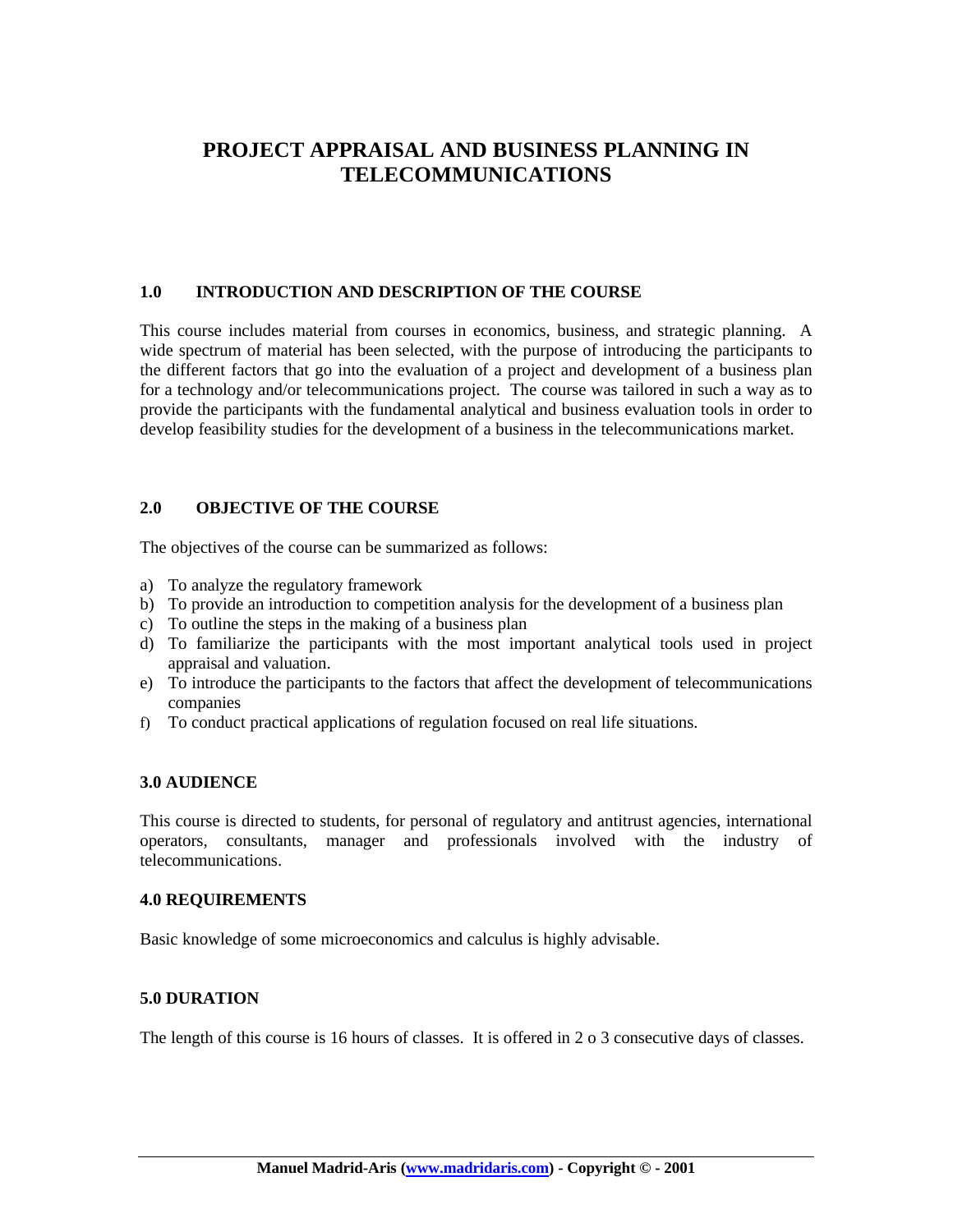# **6.0 COURSE OUTLINE (PROGRAM)**

#### **1.0 Introduction**

- 1.1 Course Description
- 1.2 Topics
- 1.3 Overview of the Industry
- 1.4 Markets Tendency
- 1.5 Regulatory frameworks evolution

#### **2.0 Regulatory Framework Evaluation**

- 2.1 Evaluating Regulatory Framework for Different Services
- 2.2 Pricing and Competition Rules Evaluation

#### **3.0 Data Collection**

- 3.1 Project Assessment Data Requirement
- 3.2 Databases and Information
- 3.3 Data Collection Strategy
- 3.4 Others Issues

#### **4.0 Competition Analysis**

- 4.1 Defining the Market and Product
- 4.2 Price Analysis for Different Services
- 4.3 Defining Pricing Policies
- 4.4 Strategic Planning and Market Penetration Strategy

### **5.0 Products (Services) and Demand Estimation**

- 5.1 Estimating Actual Market Size for Services
	- 5.2 International Carriers
	- 5.3 Data Transmission
	- 5.4 Public Telephony
	- 5.5 Cellular-PCS
	- 5.6 Value Added Services
	- 5.7 Broadband services
	- 5.8 Others services
- 5.9 Elasticity of Demand and Demand Forecasting
- 5.10 Competition Analysis and Forecasting
- 5.11 Building a Demand Model
- 5.12 Creating a Business Case

#### **6.0 Prices, Competition and Revenues Forecasting**

- 6.1 Review of Different Pricing Policies Applied in Telecommunications
- 6.2 Evaluating Competitors Pricing Policy
- 6.3 Pricing Strategy and Risk Analysis
- 6.4 Others Topics

### **7.0 Business Plan Development**

7.1 Discount Rate